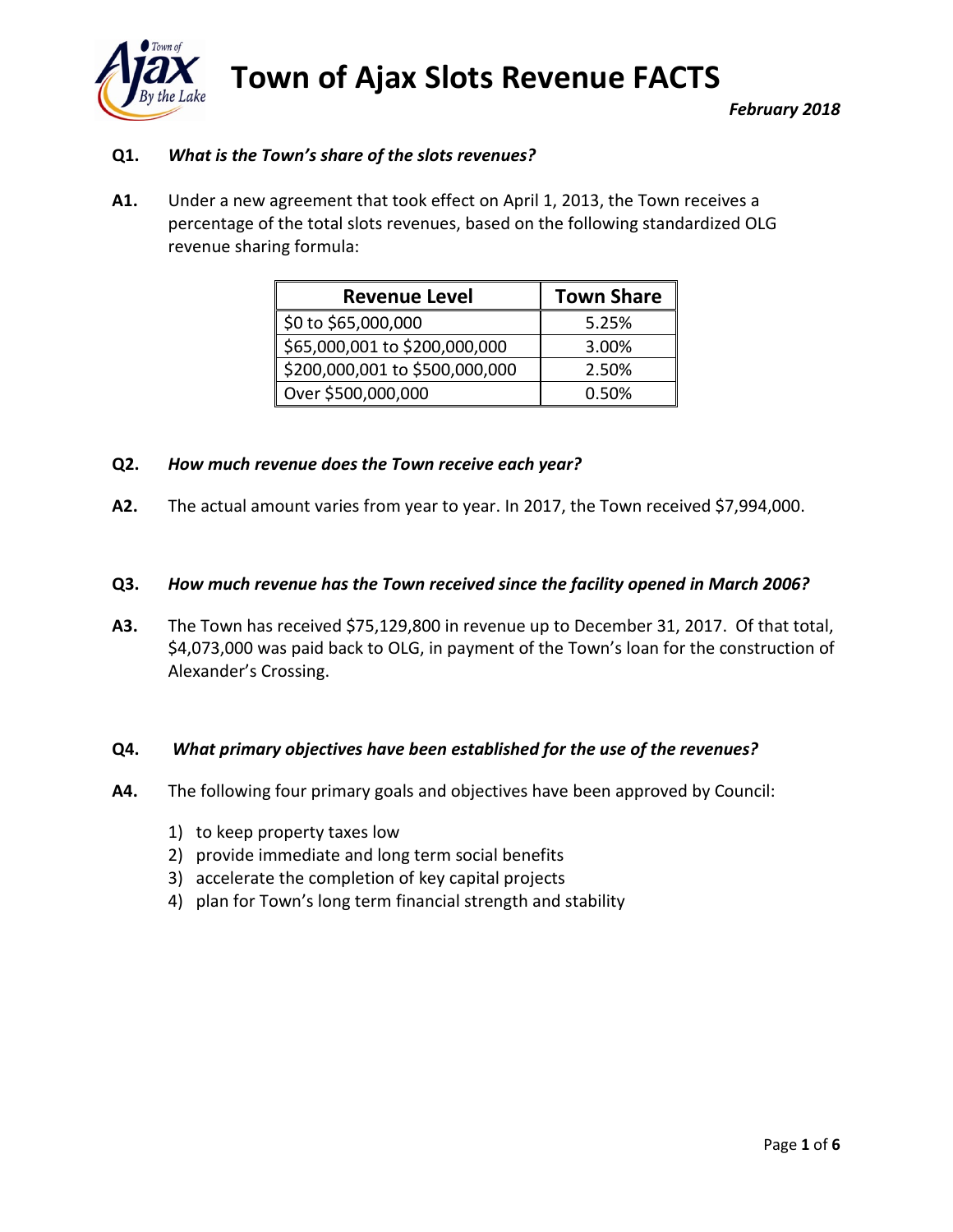

### **Q5.** *How do the slots achieve the objective of keeping property taxes low?*

- **A5.** This is achieved in a number of ways, including:
	- 1) **Lowering Long Term Borrowing** reduces annual debt payments that are paid for by property taxes. By the end of 2014, the Town reduced its borrowing by \$13.6 million, lowered annual debt payments by just over \$1.1 million, saved interest costs of \$4.1 million and eliminated a 2.47% tax increase. The Town continues to allocate 25% of the slots revenue to offset future debt of Audley Community Centre Phase 2.
	- 2) **Reducing Impact of Existing Debt** each year, approximately \$480,900 is used to offset the property tax impact of existing debt payments, which lowers the tax rate by just under 1%.
	- 3) **Funding of Grants Program** the existing grant program was previously funded by property taxes.
	- 4) **Funding of IMPACT Ajax** provides funding for program that would otherwise be paid for from property taxes.
	- 5) **Funding for Capital Projects** provides funding for projects that would otherwise be paid for from property taxes.
	- 6) **Creating New Capital Reserves** new capital reserves have been established without having to increase property taxes.

#### **Q6.** *What are some examples of the immediate social benefits?*

**A6.** The Ajax Community Fund was established through the Durham Community Foundation with an initial total contribution of \$200,000 in 2006/2007. The Community Fund, which all residents and businesses can contribute to, provides grants to registered charities that are located in or serve Ajax.

Funds from the first slots payment in 2006 were used to build a new waterfront washroom and a children's splash pad at the McLean Community Centre. Council's continues to commit \$125,000 annual to the Rouge Valley Hospital which has help fund major equipment purchases, patient patio, and The Shoulder Centre.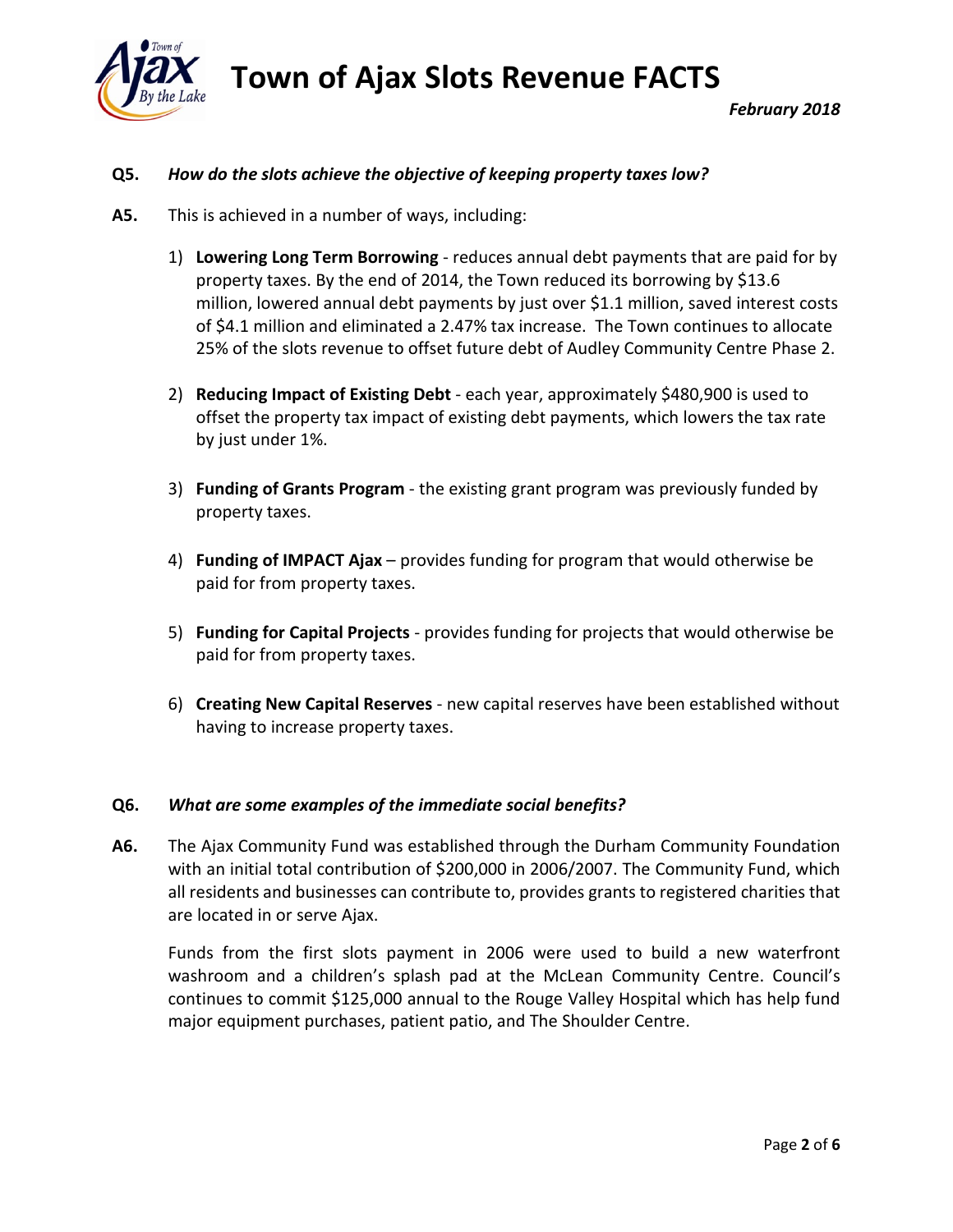**Town of Ajax Slots Revenue FACTS**



# **Q7.** *How are the slots revenues being spent?*

**A7.** The reallocation of the United Way Grant which began in 2013, and the Financial Sustainability Plan ("FSP") that came into effect on January 1, 2014, both revised the use of the slots revenues.

### 1) **Infrastructure Maintenance/Rehabilitation:**

- a. Roads includes bridges, streetlights, sidewalks, curbs & gutters, etc.
- b. Buildings includes parking lots, surrounding grounds, etc.
- c. General playgrounds, trails, sports fields, walkways, parks, etc.

#### 2) **Vehicle/Equipment Replacement:**

- a. Operations & Environmental Services snow plows, trucks, mowers, etc.
- b. Fire trucks, hoses, firefighting gear (SCBA, Bunker Gear), Auto Extraction
- c. Recreation fitness, floor care machines
- d. Information Technology hardware and software

#### 3) **Development Infrastructure:**

Town's share of new infrastructure required due to growth; roads, trails, parks, playgrounds, community centres, vehicles and equipment, etc.

#### 4) **Strategic Initiatives:**

Traffic Calming, New software, Public Art, Community Action Plan, etc.

#### 5) **Debt Reduction:**

To reduce long term borrowing and offset the impact of existing debt payments

#### 6) **Grants and IMPACT Ajax:**

- a. Grants a "grandfathered" program, is now limited to the annual grant provided to Lakeridge Health Ajax and Pickering Hospital
- b. IMPACT Ajax Community based programs focusing on child/youth engagement, neighbourhood development and other groups identified in the Town's Diversity and Community Engagement Plan (e.g. seniors, low income, cultural groups, LGBT, etc.)
- c. Ajax Community Fund As a result of phasing out the United Way Grant, effective in 2014, a new annual contribution will be made to the fund. The Endowment (Perpetual) Fund will receive 50% of the contribution, with the remaining 50% flowing directly back into the community through direct grants.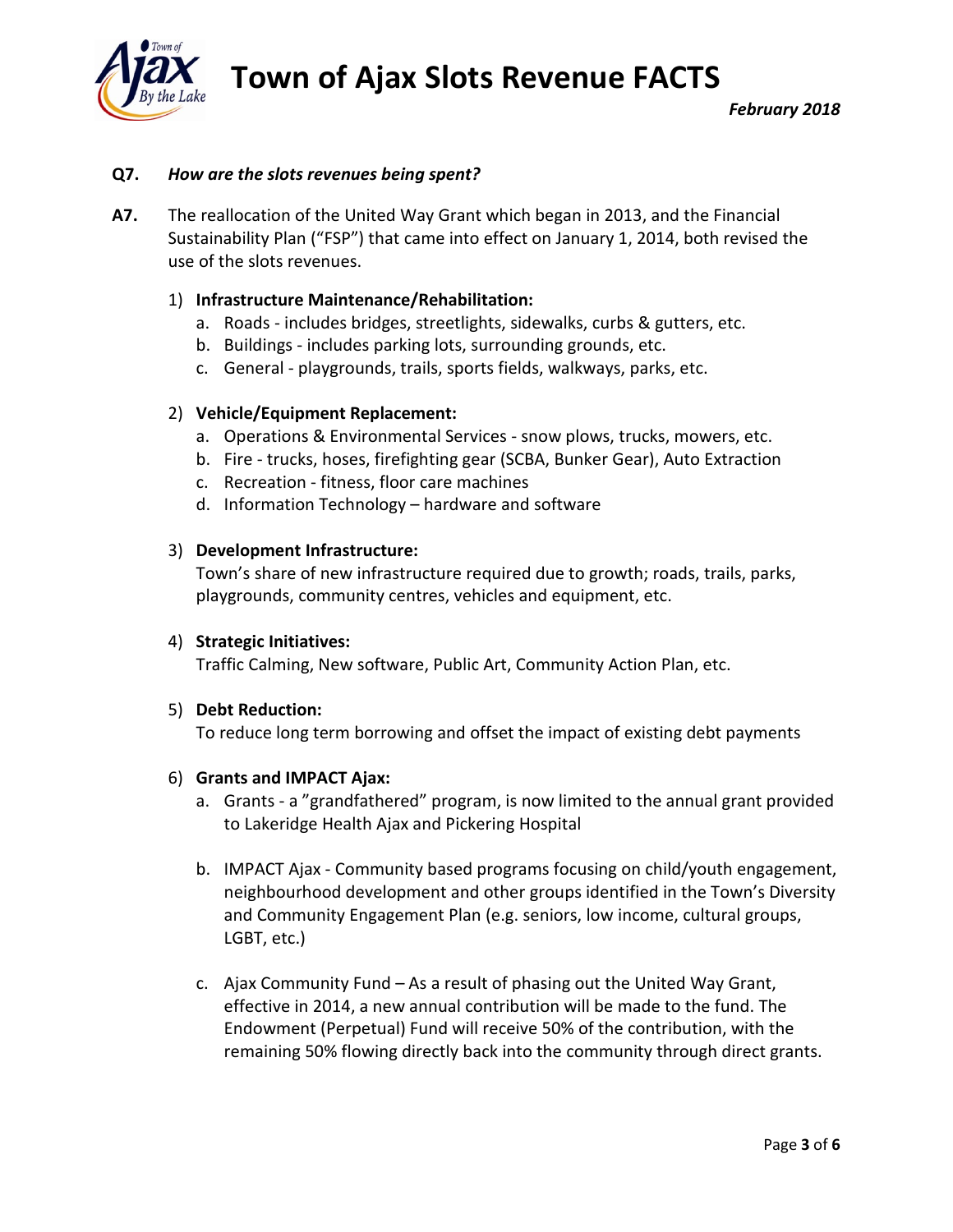

# **Q8.** *How are the revenues distributed on an annual basis?*

**A8.** The 2018 budgeted slots revenues of \$7,687,500 are allocated as follows:

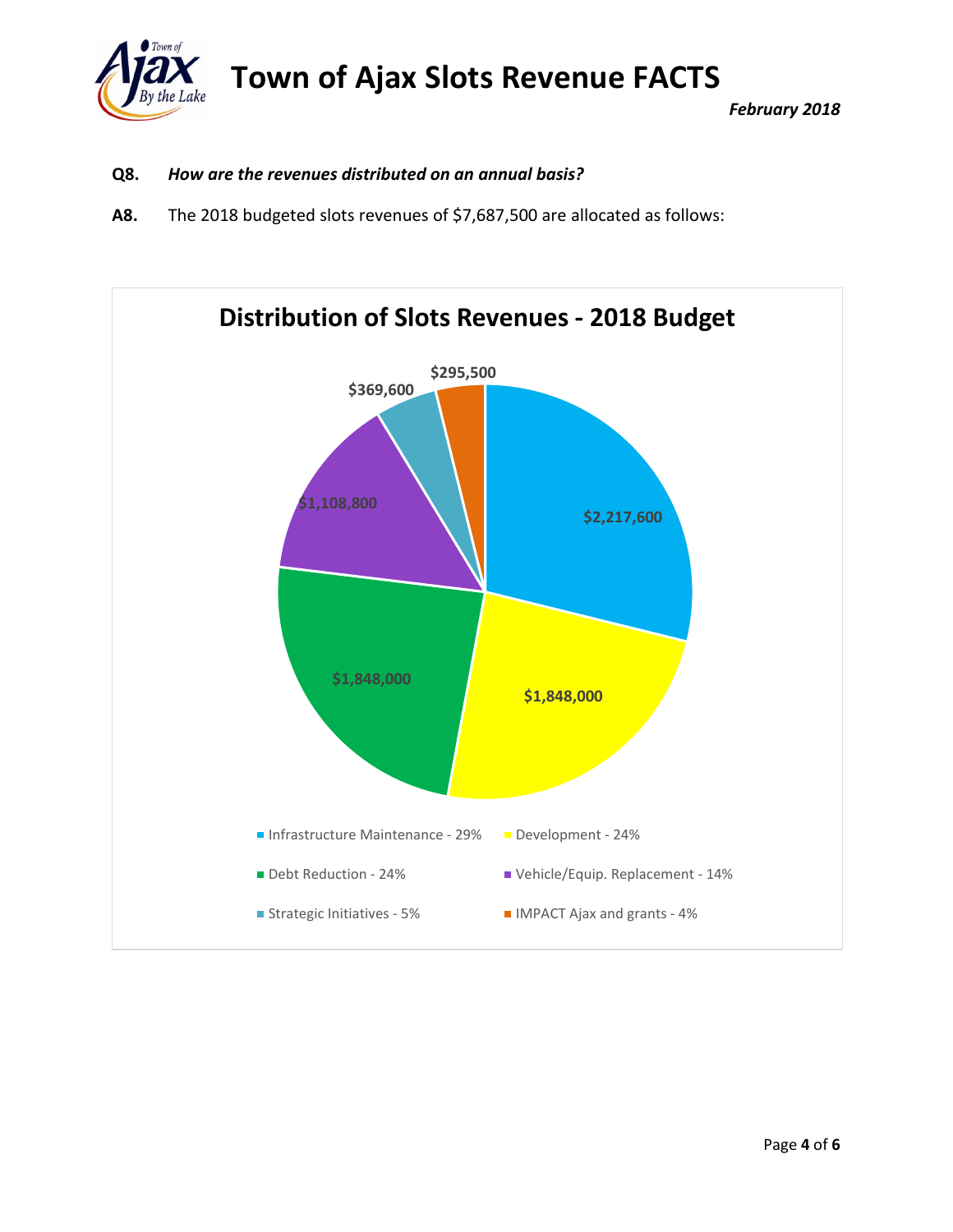

# **Town's Use of Slots \$\$ (2014 to 2017):** With the introduction of the

Financial Sustainability Plan in 2014, the allocation of the Slots revenue to specific capital reserves was updated. After funding grandfathered grants and IMPACT Ajax, the balance of slots revenue (approximately 96%) is allocated as follows:

1) Capital Infrastructure:

Used for the construction of new infrastructure as well as the maintenance / rehabilitation / replacement of existing roads, facilities, vehicle and equipment, etc.

2) Debt Reduction:

Used of offset long term borrowing for construction of new building or expansion or major repurposing of existing buildings. Past uses include Operations Centre, Fire Headquarters and Audley Recreation Centre. Recent allocations continue to offset exiting debt and will be used to partially fund Phase 2 of Audley Recreation Centre.